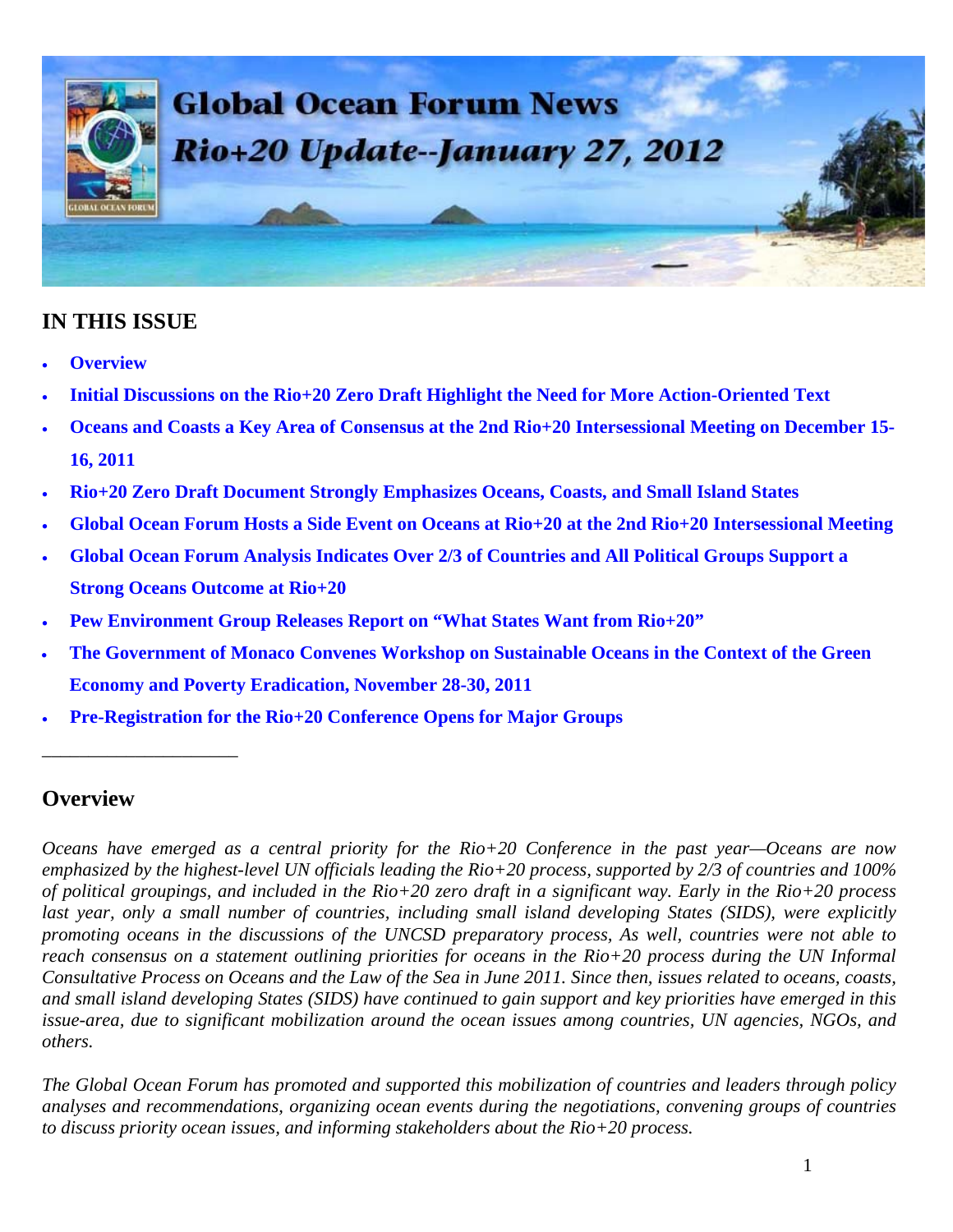*While oceans is already present in the zero draft in a significant way, the next few months will be crucial in achieving consensus on concrete actions on oceans, coasts, and small island developing States that will make a difference in addressing major issues of climate change, resource overexploitation, pollution, and biodiversity. This will require concerted effort on the part of countries and other members of the global ocean community, to ensure that concrete actions address gaps in implementation of UNCED and WSSD commitments on oceans, build on past successes, provide a roadmap for a blue-green economy, and catalyze the political will for timely, effective, and well-funded implementation.* 

*Key dates in the Rio+20 negotiation process are noted in the news articles found below. Global Ocean Forum colleagues from around the world are urged to be active in this process, especially in supporting their own governments in promoting a significant outcome on oceans, coasts, and SIDS at Rio.* 

*The Global Ocean Forum will be mobilizing a major ocean event at Rio+20. More about this in the next issue.* 

*The Global Ocean Forum will be mobilizing a major ocean event at Rio+20; More about this in the next issue. Biliana Cicin-Sain, President, Global Ocean Forum* 

# **Initial Discussions on the Rio+20 Zero Draft Highlight the Need for More Action-Oriented Text**

Governments, intergovernmental organizations and civil society have gathered in New York this week (January 25-27) for the first discussions on the zero draft for the outcome document of the Rio+20 Conference. Oceans have taken a prominent role in these discussions with many governments and stakeholders calling for a stronger focus on oceans in the zero draft text, and especially for more action-oriented text on oceans, coasts, and marine resources.

Overall, however, delegations expressed relative disappointment with the zero draft text, noting that it lacks ambition and vision, it needs to be more concise and direct, and that it requires more action-oriented text and clearer policy goals. Much of the discussion has also focused on topics such as the potential development of a suite of sustainable development goals, proposals for a sustainable development council, the need to develop a compendium of commitments related to sustainable development, and the role of the private sector in the green economy. Some delegations also outlined the need for more consensus on what the Conference seeks to accomplish before delving into the zero draft text.

Despite articulating the need for much more work on the zero draft text, delegations expressed hopefulness for the Rio+20 Conference as a major opportunity to lead the world towards a sustainable future.

A summary of the discussions will be forthcoming in a later issue.

\_\_\_\_\_\_\_\_\_\_\_\_\_\_\_\_\_\_\_\_\_

\_\_\_\_\_\_\_\_\_\_\_\_\_\_\_\_\_\_\_\_\_

#### **Oceans and Coasts a Key Area of Consensus at the 2nd Rio+20 Intersessional Meeting on December 15-16, 2011**

The 2nd Intersessional meeting of the UN Conference on Sustainable Development (Rio+20) was held at the UN Headquarters in New York from December 15-16, 2011. The meeting primarily addressed submissions by States, UN bodies, IGOs and Major Groups to the Rio+20 compilation document and aimed to provide guidance on the development of the "zero draft" of the outcome document of the Rio+20 Conference.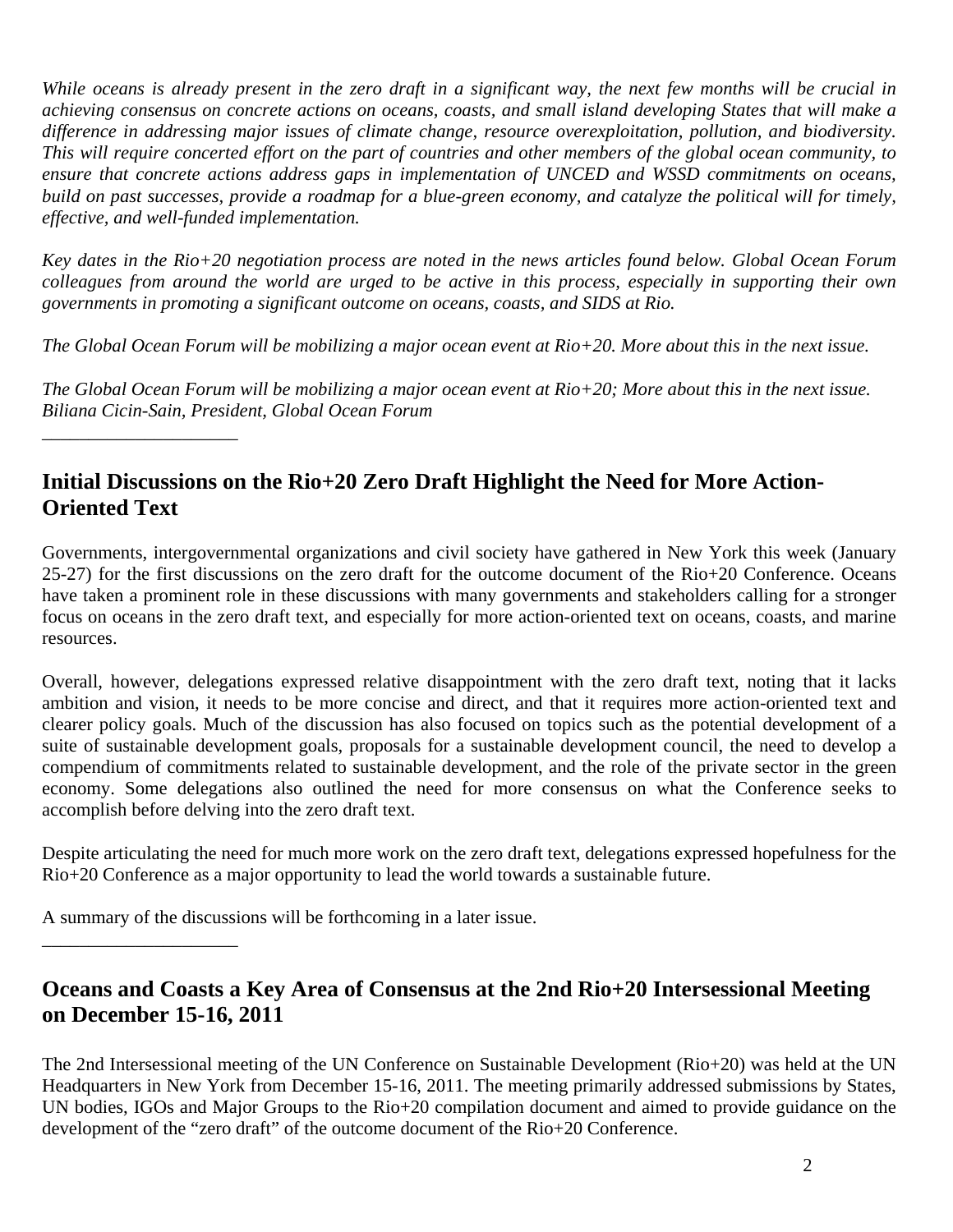While a variety of substantive issues and priority-areas were discussed, it was clear that oceans emerged as a strong priority for the Rio+20 Conference. It was also noted that oceans will be one of the key areas highlighted during the four day period between the third PrepCom meeting and the Rio+20 Conference (June 16-19), where there will be events focused on the role of civil society and the private sector in major Rio+20 issue-areas.

In his opening remarks, UN Undersecretary **Sha Zukang**, the Secretary-General of the Rio+20 Conference, emphasized that the magnitude of sustainable development challenges is daunting, particularly given new and emerging threats such as food insecurity, volatility in energy prices, global economic uncertainty and high unemployment. He summed up some of the general trends from the submissions to the Rio+20 compilation document, and singled out oceans as one of the key areas of commonality and an important priority area for action at Rio+20. He stated: "On oceans, proposals have been made, among others, for phasing out subsidies that encourage overfishing, for tougher measures to deter illegal fishing, for extending marine protected areas, and for cooperation to monitor ocean acidification."

Many States and political groups highlighted the importance of addressing ocean and coastal issues at the Rio+20 Conference. **Monaco** discussed the importance of a blue economy and highlighted, in particular, the need to pursue marine renewable energy resources. **Monaco** also noted the discussions of their recent workshop on *Sustainable Oceans in the Context of Green Economy and Poverty Eradication* as an important step on the road to building a strong ocean outcome at Rio+20. **Australia** stated that "oceans are the lifeblood of our planet and need our attention at Rio+20," noting that the preservation of marine biodiversity was a high priority and oceans are crucial for the livelihoods of millions of people, especially those residing in small island developing States (SIDS). **Iceland** emphasized that "firstly, economic prosperity and food security is dependent on healthy oceans."

**New Zealand, on behalf of the Pacific Islands Forum,** stressed the importance of achieving ocean-related goals, such as establishing global networks of marine protected areas, as well as the need for action on ocean acidification, marine pollution, illegal, unreported, and unregulated (IUU) fishing. **Papua New Guinea, on behalf of the Pacific Small Island Developing States (SIDS)** focused on the need to enable the development aspiration of SIDS, including through means to ensure that SIDS enjoy the social and economic benefits of their own marine resources, reduce overfishing and destructive fishing practices, and address climate and ocean issues, including ocean acidification. **Nepal, on behalf of the Least Developed Countries (LDCs)**, stressed the importance of sustainable use of marine resources. **Chile** stressed the need for stronger and sustained efforts to protect vulnerable coastal areas. The **Alliance of Small Island States** (AOSIS) added that a blue economy was part of the green economy for SIDS. **Brazil** noted that oceans would be highlighted as a major topic during the thematic days between the third PrepCom and the Rio+20 Conference. Brazil also stressed the need for Sustainable Development Goals that will determine the areas where national and international cooperation efforts need to be concentrated with a view to fostering sustainable development and taking equity among nations into due consideration. Oceans and coastal issues were also highlighted by the **Caribbean Community** (CARICOM) as well as a number of other major groups and organizations in their statements as well.

By the conclusion of the meeting, the structure and format of the Rio+20 zero draft became clearer. States and major groups supported a single, action-oriented political document focused on the implementation of Agenda 21 and the outcomes from the WSSD, and containing a set of actions specifying actors, timeframes and how to proceed with implementation followed by accountability on commitments, whether voluntary or negotiated.

Rio+20 Secretary-General **Sha Zukang** noted that there is broad agreement for the green economy concept to be inclusive, focus on poverty eradication poverty, and promote sustainable development while allowing flexibility for national policy within agreed principles. Sha also stated that there is an emerging consensus that the green economy should be supported by capacity building for developing countries, and supported by a platform for sharing experiences and best practices.

\_\_\_\_\_\_\_\_\_\_\_\_\_\_\_\_\_\_\_\_\_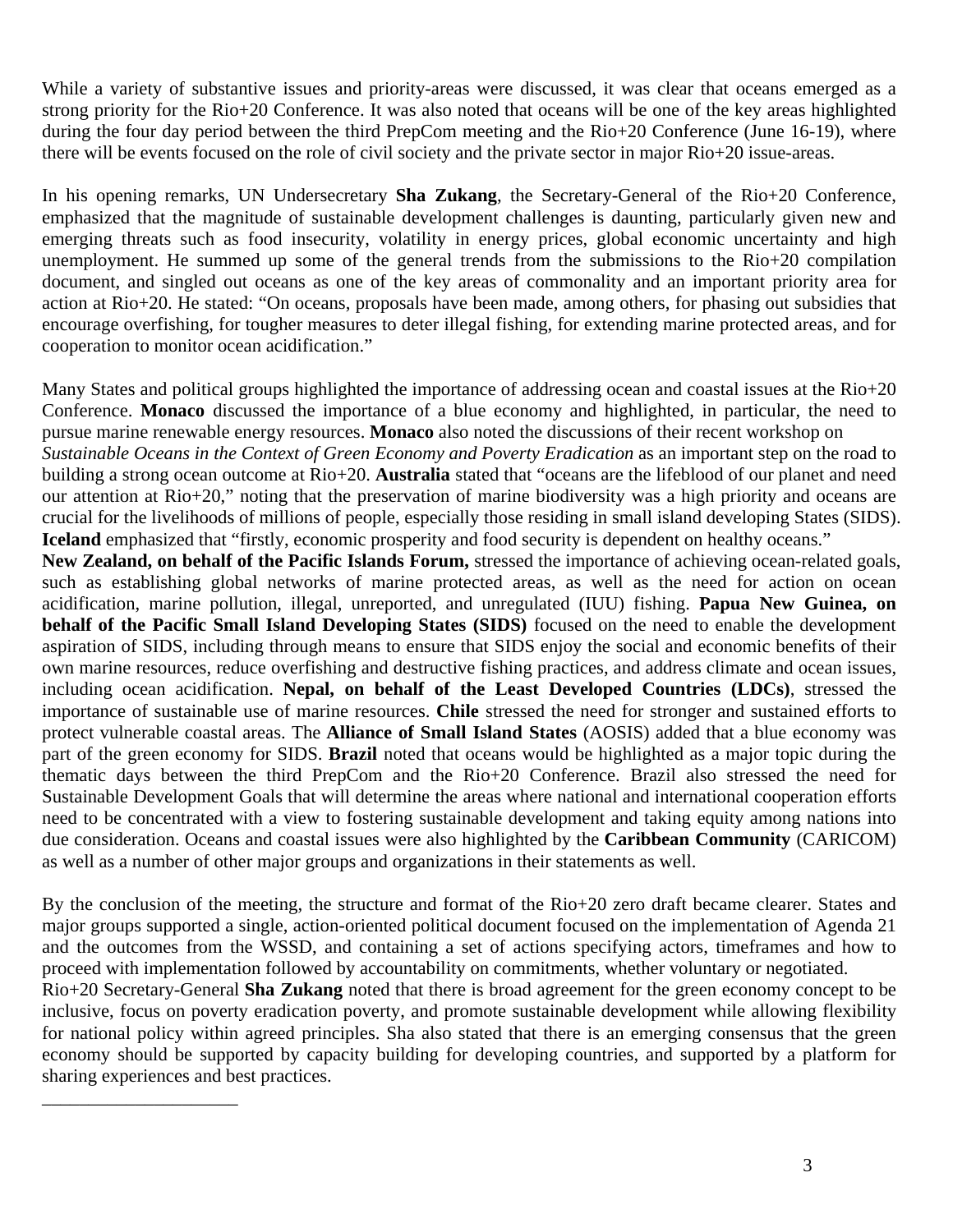## **Rio+20 Zero Draft Document Strongly Emphasizes Oceans, Coasts, and Small Island States**

On January 10, 2012, the Rio+20 Secretariat released the zero draft document entitled, "The Future We Want," which provides a foundation for the negotiations of the final outcome of the Rio+20 Conference. The Rio+20 zero draft document is available here:

http://www.uncsd2012.org/rio20/index.php?page=view&type=12&nr=324&menu=23

Oceans, coasts, and small island developing States (SIDS) were strongly emphasized in the zero draft document, which includes a section specifically focused on oceans and SIDS (paragraphs 78-86) covering many of the major issues discussed during the preparatory process, including illegal, unregulated, and unreported (IUU) fishing, ocean acidification, and issues related to marine areas beyond national jurisdiction (ABNJ).

On the Regular Process for the Global Marine Assessment, the document contains text calling for the integration of the first global integrated assessment of the state of the marine environment (to be completed by 2014) into national, regional and global oceans policy. The zero draft also calls for the implementation of an international observing network for ocean acidification and capacity building and mobilization of resources for investment in treatment of human wastes and wastewater and to develop a global action plan to combat marine litter and pollution. The document also calls for reaffirming existing agreements, such as the Barbados Programme of Action (BPoA) and the Mauritius Strategy for Implementation, highlighting the special needs of SIDS to develop sustainably. On sustainable fisheries, the zero draft includes calls to combat overfishing by implementing science based management plans, and reducing Illegal, Unreported and Unregulated (IUU) fishing, particularly through implementation of tools such as the FAO Agreement on Port State Measures to Prevent, Deter and Eliminate Illegal, Unreported and Unregulated Fishing. On areas beyond national jurisdiction (ABNJ), the zero draft includes text calling for the creation of a negotiating process for a new Implementation Agreement to the UN Convention on Law of the Sea (UNCLOS) to address issues related to marine biodiversity in ABNJ.

The notable text on oceans and coasts in the zero draft is due to the great efforts of governments and civil society organization thus far in the preparatory process. It is critical, however, that the ocean community continues to highlight the importance of oceans in sustainable development to ensure that the final Rio+20 outcome includes strong, action-oriented provisions for oceans and coasts. We urge governments and civil society organizations to continue to push for a strong oceans outcome in the remaining meetings of the Rio+20 preparatory process, which are as follow:

**Initial discussion on the zero draft of the outcome document**  January 25-27, 2012 New York http://www.uncsd2012.org/rio20/index.php?page=view&type=13&nr=409&menu=46

**First round of 'informal-informal' negotiations on the zero draft**  March 19-23, 2012 New York http://www.uncsd2012.org/rio20/index.php?page=view&type=13&nr=411&menu=46

**3rd Intersessional meeting of the UNCSD**  UN Secretariat March 26-27, 2012 New York http://www.uncsd2012.org/rio20/index.php?page=view&type=13&nr=46&menu=46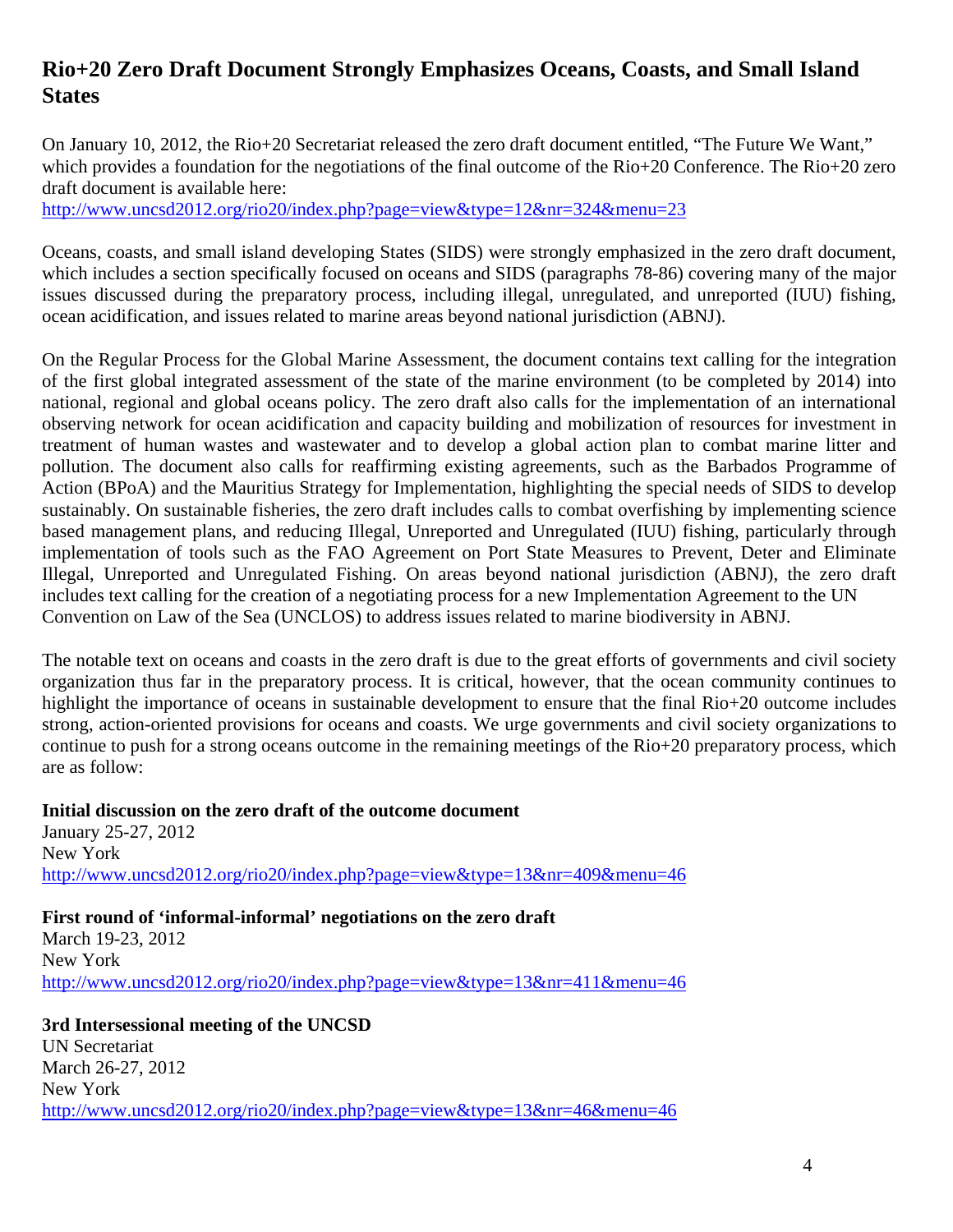**3rd Meeting of the Preparatory Committee for the UNCSD (PrepCom 3)**  June 13-15, 2012 Rio de Janeiro, Brazil http://www.uncsd2012.org/rio20/index.php?page=view&type=13&nr=49&menu=46

**Rio+20 Thematic Days**  June 16-19, 2012 Rio de Janeiro, Brazil **UN Conference on Sustainable Development (Rio+20 Conference)**  June 20-22, 2012 Rio de Janeiro, Brazil http://www.uncsd2012.org/rio20/index.html

## **Global Ocean Forum Side Event—Oceans at Rio+20**

\_\_\_\_\_\_\_\_\_\_\_\_\_\_\_\_\_\_\_\_\_

On December 15, 2011, The Global Ocean Forum organized a side event, "Oceans at Rio+20" at the 2nd Intersessional Meeting of the Rio+20 process at the UN Headquarters in New York. Over 60 representatives from governments, IGOs, NGOs, and academia attended the event, focused on advancing discussions on oceans and coasts in the Rio+20 Conference, especially in the context of a Rio+20 outcome.

**Biliana Cicin-Sain, President of the Global Ocean Forum**, opened the meeting with a presentation of the Global Ocean Forum report, *Oceans at Rio+20*,

(http://www.globaloceans.org/sites/udel.edu.globaloceans/files/Rio20SummaryReport.pdf) which assesses progress to date on the implementation of the ocean-related goals and commitments of UNCED and the WSSD and outlines recommendations for the Rio+20 process. Dr. Cicin-Sain highlighted recommendations for the following issue-areas: oceans and climate, integrated ocean governance at national, regional and global levels, capacity building, small island developing States (SIDS), and the blue economy (presentation available at: http://www.globaloceans.org/sites/udel.edu.globaloceans/files/GOF-Recommendations-OceansAndCoasts-Rio20.pdf). She noted the need for improved measurement of progress made and the need to fill notable implementation gaps on previous commitments. She also reviewed some of the Global Ocean Forum's related activities, including the recent convening of the Oceans Day at Durban at the UNFCCC COP 17 in Durban, South Africa (Summary by the Earth Negotiations Bulletin

http://www.globaloceans.org/sites/udel.edu.globaloceans/files/OceansDayAtDurban-ENBSummary.pdf), a workshop on "Oceans at Rio+20" (Workshop summary

http://www.globaloceans.org/sites/udel.edu.globaloceans/files/September12\_Workshop\_Summary.pdf), and the formation of the "Rio+20 Friends of the Ocean" (Friends of the Ocean blog-- http://globaloceanforum.org/). Dr. Cicin-Sain then focused on the Global Ocean Forum's work on analyzing oceans in the submissions to the Rio+20 Compilation Document, which showed over half of all Member States (now 66% as indicated in the Global Ocean Forum's revised analysis), and all political groups and regional preparatory meeting outcomes mentioned ocean or coastal issues in their submissions, indicating a strong consensus on the need for a strong oceans outcome from the Rio+20 Conference. Key areas of commonality that have emerged from this analysis include: supporting coastal adaptation and disaster risk management for climate change, eliminating IUU fishing and harmful fishing subsidies, and meeting previous commitments for capacity building. Dr. Cicin-Sain's presentation can be found here:

http://www.globaloceans.org/sites/udel.edu.globaloceans/files/Dec15UNCSDIntersessionalPowerpoint.ppt.

**Luke Daunivalu**, **Deputy Permanent Representative of Fiji to the UN**, highlighted the particular importance of oceans in sustainable development for the Pacific small island developing States (SIDS). Oceans are crucial to economic development of SIDS, as 97% of Pacific SIDS' national resources lie in their exclusive economic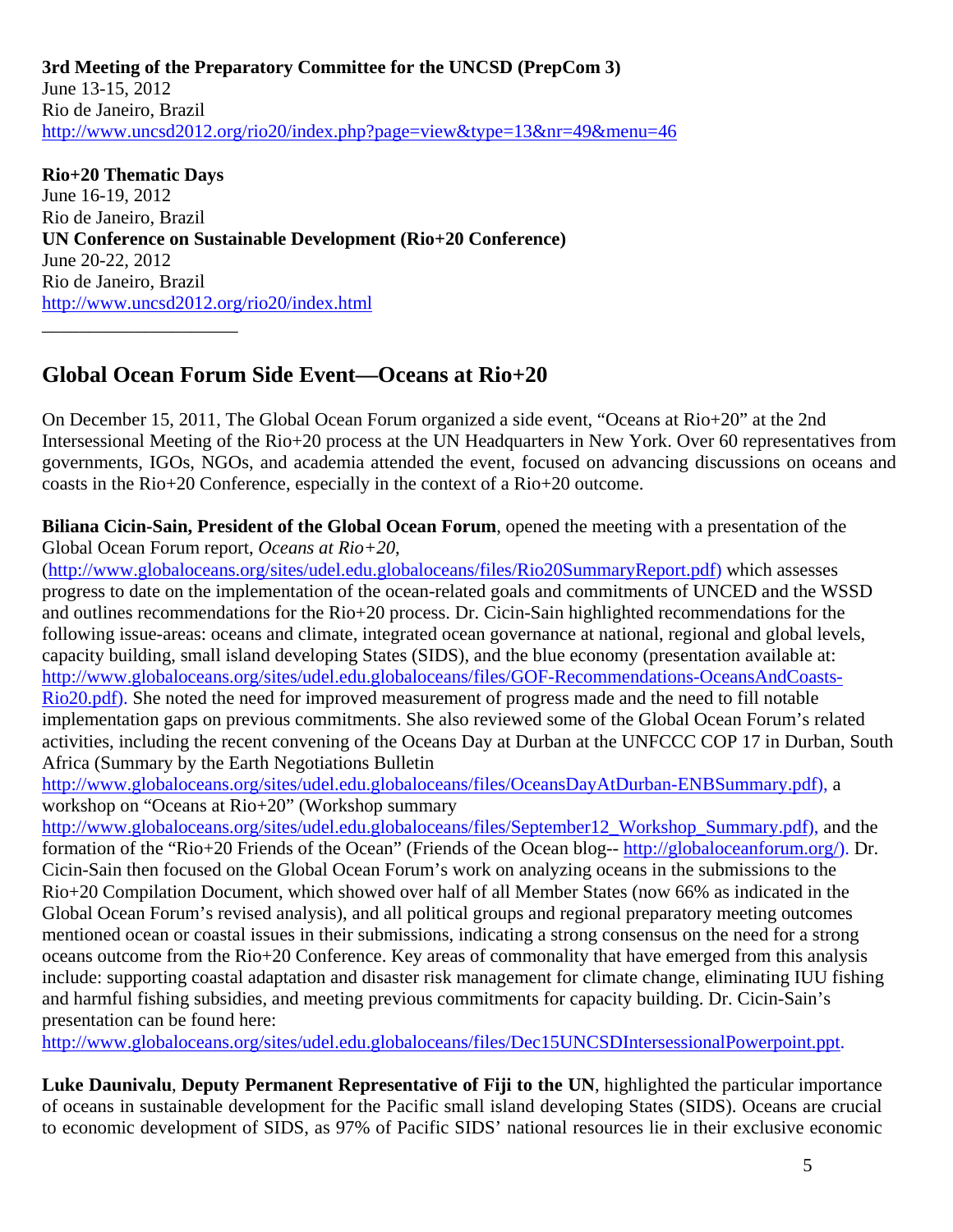zones (EEZs). For this region, the ocean separates the nations geographically, but also inextricably links them together, making cooperation in the sustainable management of marine resources an essential aspect of sustainable development for Pacific SIDS. Challenges regarding the management of overexploited fish stocks were discussed, including the need to eliminate illegal, unreported, and unregulated (IUU) fishing, the elimination of destructive fishing practices, high seas management, and the need to ensure that the benefits from fishing and use of natural resources accrue to the SIDS. Mr. Daunivalu outlined the three major priorities of the Pacific SIDS for oceans at the Rio+20 Conference: meeting the development aspirations of Pacific SIDS by increasing the benefits realized by SIDS of marine resources in their EEZs; the need for States to commit to eliminating IUU fishing, and rebuilding of stocks, using a strong, science-based approach and addressing the impacts of climate change and ocean acidification on ocean health. Mr. Daunivalu stressed the need for governments to renew political will to fulfill existing commitments.

**Marijana Mance Kowalsky**, **Director, Directorate for International Relations and Sustainable Development, Ministry of Environment, Physical Planning, and Construction, Croatia** discussed the importance of preserving coastal resources for Mediterranean countries, where the pressures of population growth, coastal development, and the transportation sector are major challenges to coastal management. Ms. Kowalsky discussed the Integrated Coastal Zone Management (ICZM) Protocol to the Barcelona Convention, which came into force in 2011 and lays out an open and participatory framework for ensuring cross-sectoral management of coastal areas in the Mediterranean, including the formulation and development of integrated coastal strategies, as well as land-use strategies, plans and programs. It also calls for the formulation of Environmental Impact Assessments for public and private projects which affect the coastal zone. The Mediterranean model may serve as a good model to be replicated in other regional seas contexts.

**Andrew Hudson**, **Head, Water and Ocean Governance Programme, United Nations Development Programme (UNDP),** discussed the importance of strategic approaches to leveraging climate change financing mechanisms. Dr. Hudson presented guidebooks recently produced by UNDP aimed at assisting developing countries in utilizing existing policy instruments to access and utilize climate funding mechanisms countries. Financial resources required to transform economies and address climate change impacts are becoming available through international public funds, carbon markets, and climate equity funds. Many of the current funds available been provided through the private sector, and the share of private funds for development assistance is increasing. Dr. Hudson noted that new approaches are needed to leverage scarce public funds to attract more private financing, as well as new ways to identify, pool, and blend these public and private resources.

**Habiba Gitay**, **Senior Environmental Specialist, Environment Department, The World Bank,** discussed the enhanced focus that the World Bank is putting on oceans, as a major priority of Robert Zoellick, President of the World Bank. Dr. Gitay discussed a forthcoming World Bank initiative related to oceans, which will provide both analytic and financial support for oceans in sustainable development, and will be presented prior to the Rio+20 Conference in June 2012. Dr. Gitay noted that the World Bank was focusing more on areas such as comprehensive solid waste management, the need for public/private partnerships to engage civil society, address knowledge gaps, and provide human capital and financing, and the need for ecosystem valuation, including the assessment of national capital, indicators, and scaled-up financial mechanisms.

Following the presentations by the panel, the open discussion period included comments on the role of local groups, NGOs, and partnerships in the achievement of sustainable development goals and implementation, including how goals and new initiatives will translate to on the ground action.

**Matt Gianni of the Deep Sea Conservation Coalition** posed a question to the panel on the added value of the Rio+20 process, including further consideration of an implementation agreement for marine areas beyond national jurisdiction (ABNJ).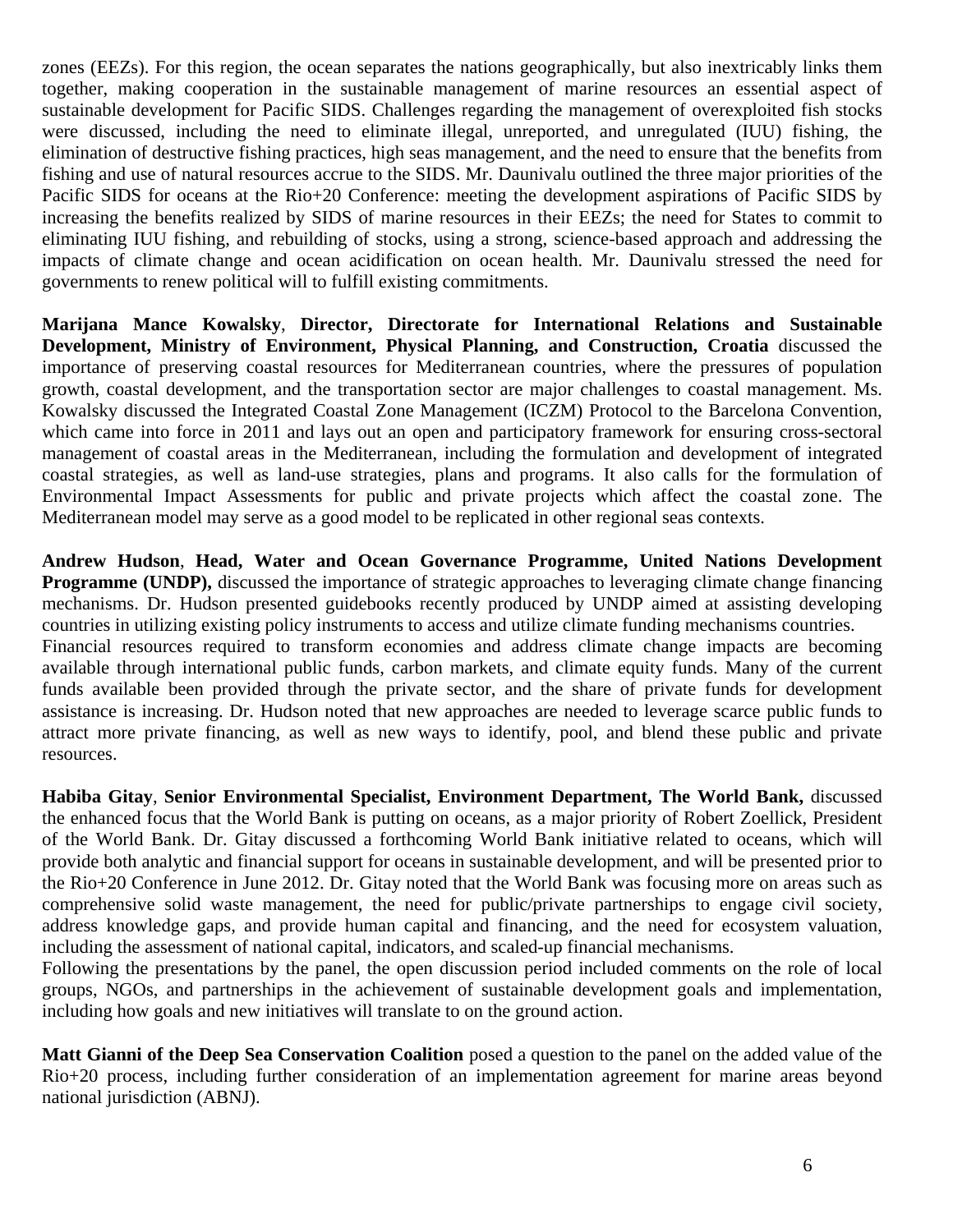**Luke Daunivalu** noted that for the Pacific SIDS, the Rio+20 process serves as a valuable opportunity a to catalyze political will to implement the previously agreed-upon goals and commitments emanating from the 1992 UNCED and the 2002 WSSD.

Of particular concern in the discussion were the implementation gaps and the need to build capacity for implementation. **Marcos Mauricio Toba**, **Permanent Mission of Brazil to the UN**, noted that, as a major crosscutting issue, capacity development will be an essential requirement to meet existing, and any future, commitments.

**Gustavo Fonseca of the Global Environment Facility (GEF)** noted that the oceans are becoming an increasingly important part of the GEF portfolio, and that there have been 5 new GEF initiatives related to oceans, totaling \$188 million in financing, as well as an additional \$1.5 billion in co-financing. Mr. Fonseca noted that these initiatives were country-driven, providing evidence of government support for the importance of ocean resources to development. Discussing implementation, **Kate Brown**, **Global Island Partnership (GLISPA),** noted that there have been some successes regarding implementation and that, while it is important to recognize the gaps, it is also critical to recognize, replicate, and scale up successful initiatives. Participants also stressed that ecological arguments alone are insufficient and that economic and social rationale must also be demonstrated.

Finally, **Michele Ameri**, **UN Division on Ocean Affairs and Law of the Sea (DOALOS),** noted upcoming meetings on the lead up to Rio+20, including the third Intergovernmental Review Meeting (IGR-3) on the Implementation of the Global Programme of Action for the Protection of the Marine Environment from Landbased Activities (January 25-27, 2012), the UN Open-ended Informal Consultative Process on Oceans and the Law of the Sea (UNICPOLOS) (May 29-June 1, 2012), and the 30th anniversary of the UN Convention on the Law of the Sea that can serve to draw attention to ocean issues.

#### **Global Ocean Forum Analysis Indicates Over 2/3 of Countries and All Political Groups support a Strong Oceans Outcome at Rio+20**

\_\_\_\_\_\_\_\_\_\_\_\_\_\_\_\_\_\_\_\_\_

As noted in our December 2011 issue of *Global Forum News*, the Global Ocean Forum has conducted an analysis of the submissions to the Rio+20 Compilation document, which form the basis for the zero draft negotiating document for the Rio+20 Conference.

The Global Ocean Forum has updated this analysis examining how many countries and political groupings referred to oceans in their submissions. The revised analysis, which now takes into account new submissions since the December 2011 analysis, found that 66% of all Member States and all political groups and regional preparatory outcomes addressed oceans or ocean-related information in their submissions to the Rio+20 process. The revised analysis is available here: http://www.globaloceans.org/sites/udel.edu.globaloceans/files/Analysis-Input-to-Rio20-CompilationDocument.pdf.

As a methodological note, please note that to determine which submissions contained this information, the terms "ocean," "marine," "coast," and "fish" were searched in all documents. European Union countries that formally submitted as part of the EU were counted as individual Member States on the UNCSD website and in the analysis.

Common concerns included addressing the effects of climate change on coastal communities, the special needs of small island developing States (SIDS), loss of marine biodiversity, pressures on fisheries, the need for ocean related capacity development, and addressing marine pollution. For some States, proposals to improve the institutional framework for sustainable development included support for strengthening Regional Fishery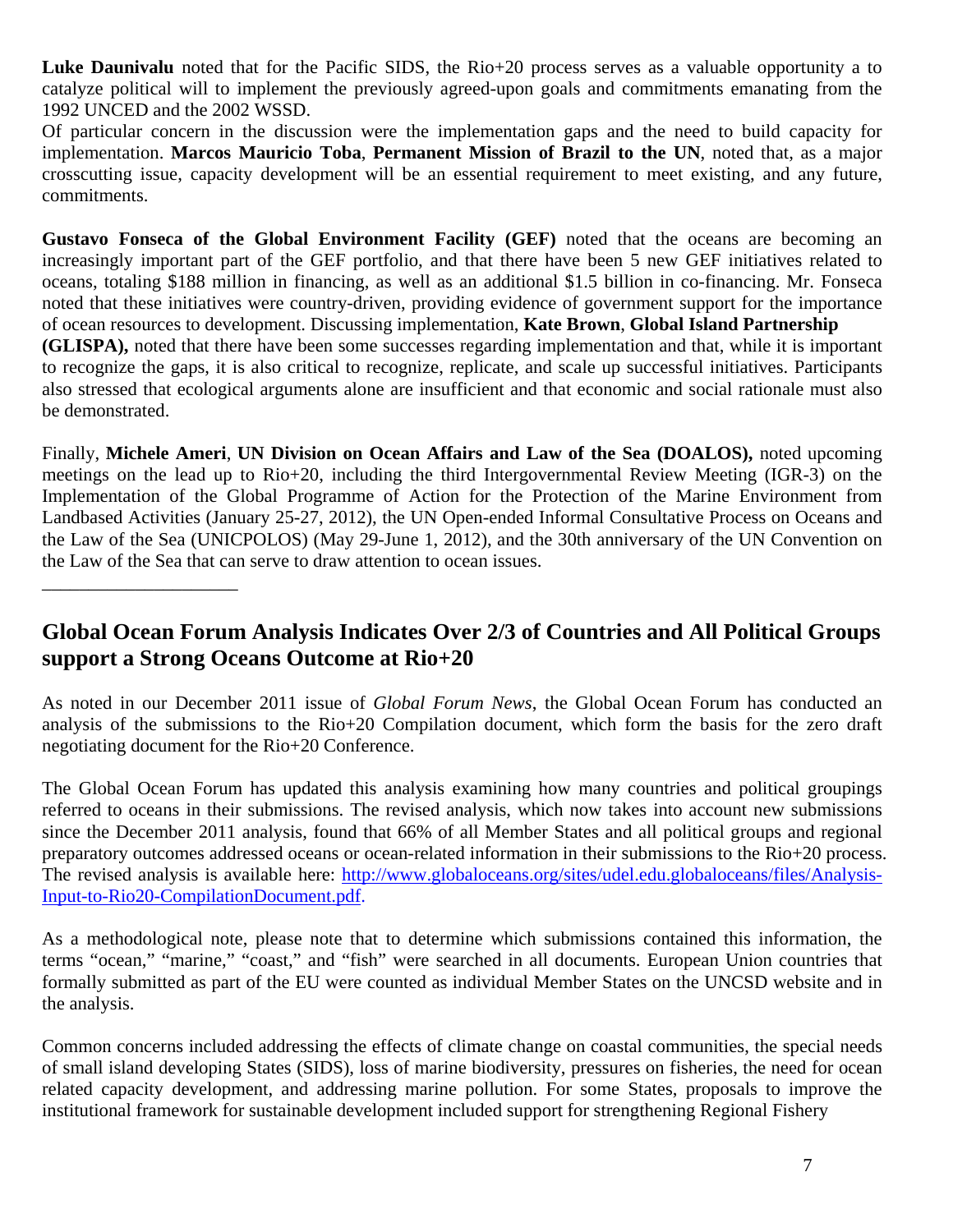Management Organizations (RFMOs), and the implementation of the Mauritius Strategy and the Barbados Plan of Implementation.

## **Pew Environment Group Releases Report on "What States Want from Rio+20"**

The Pew Environment Group has also undertaken an analysis of State preferences for oceans in the Rio+20 and had recently released a report, "What States Want from Rio+20: The Ocean." The report is an analysis of submissions from political groups and States on threats to the ocean and the ramifications for sustainable development. The Pew Environment Group has attempted to highlight commonalities and to offer recommendations to address these threats to ensure a healthy ocean for future generations. The report addresses the following issue-areas:

- --Illegal, Unreported, and Unregulated Fishing (IUU Fishing)
- --Destructive Fishing Practices

\_\_\_\_\_\_\_\_\_\_\_\_\_\_\_\_\_\_\_\_\_

- --Science-Based, Precautionary Management
- --RFMO Accountability and Transparency
- --Marine Biodiversity Conservation
- --Harmful Fishing Subsidies

The report can be found here:

\_\_\_\_\_\_\_\_\_\_\_\_\_\_\_\_\_\_\_\_\_

http://www.pewenvironment.org/news-room/other-resources/what-states-want-from-rio20-the-ocean-85899367557

## **The Government of Monaco Convenes Workshop on Sustainable Oceans, November 28- 30, 2011**

On November 28-30, 2011, the government of Monaco organized a workshop, "Sustainable Oceans in the Context of the Green Economy and Poverty Eradication," focused on sustainable use of ocean resources in food security, renewable energy and tourism, aiming to promote and share best practices for the sustainable use of ocean resources, and to propose concrete political recommendations to the Rio+20 Conference. The Workshop gathered the highest level officials playing lead roles in the Rio+20 Conference, including the Secretary-General of the Rio+20 Conference, **H.E. Mr. Sha Zukang,** the two co-chairs of the Rio+20 Bureau, **H.E. Ambassador John Ashe,** Antigua and Barbuda and **H.E. Ambassador Kim Sook,** Korea, the Executive Coordinators of the UNCSD, **H.E. Brice Lalonde and H.E. Elizabeth Thompson**, as well as other high-level participants from governments, UN agencies, and civil society.

**Dr. Biliana Cicin-Sain** delivered a presentation during the Workshop in which she discussed the outcomes of the Global Ocean Forum's report on "Oceans at Rio+20," which outlines key recommendations for meeting previously-made commitments and advancing the global oceans agenda through the Rio+20 process (Presentation available at: http://www.globaloceans.org/sites/udel.edu.globaloceans/files/B.Cicin-Sain\_PPT-Monaco.ppt).

The Workshop outcome document, the "Monaco Message" (available here:

http://bemonaco2011.org/index.php?option=com\_content&view=article&id=65&Itemid=90<http://bemonaco201 1.org/index.php?option=com\_content&view=article&id=65&Itemid=90>) examines the social, economic, and environmental dimensions of food security and safety, tourism, and energy, and also urges improvements to the global ocean governance framework through the initiation of an international agreement for marine areas beyond national jurisdiction and the establishment of a mechanism to achieve greater coherence with the UN system.